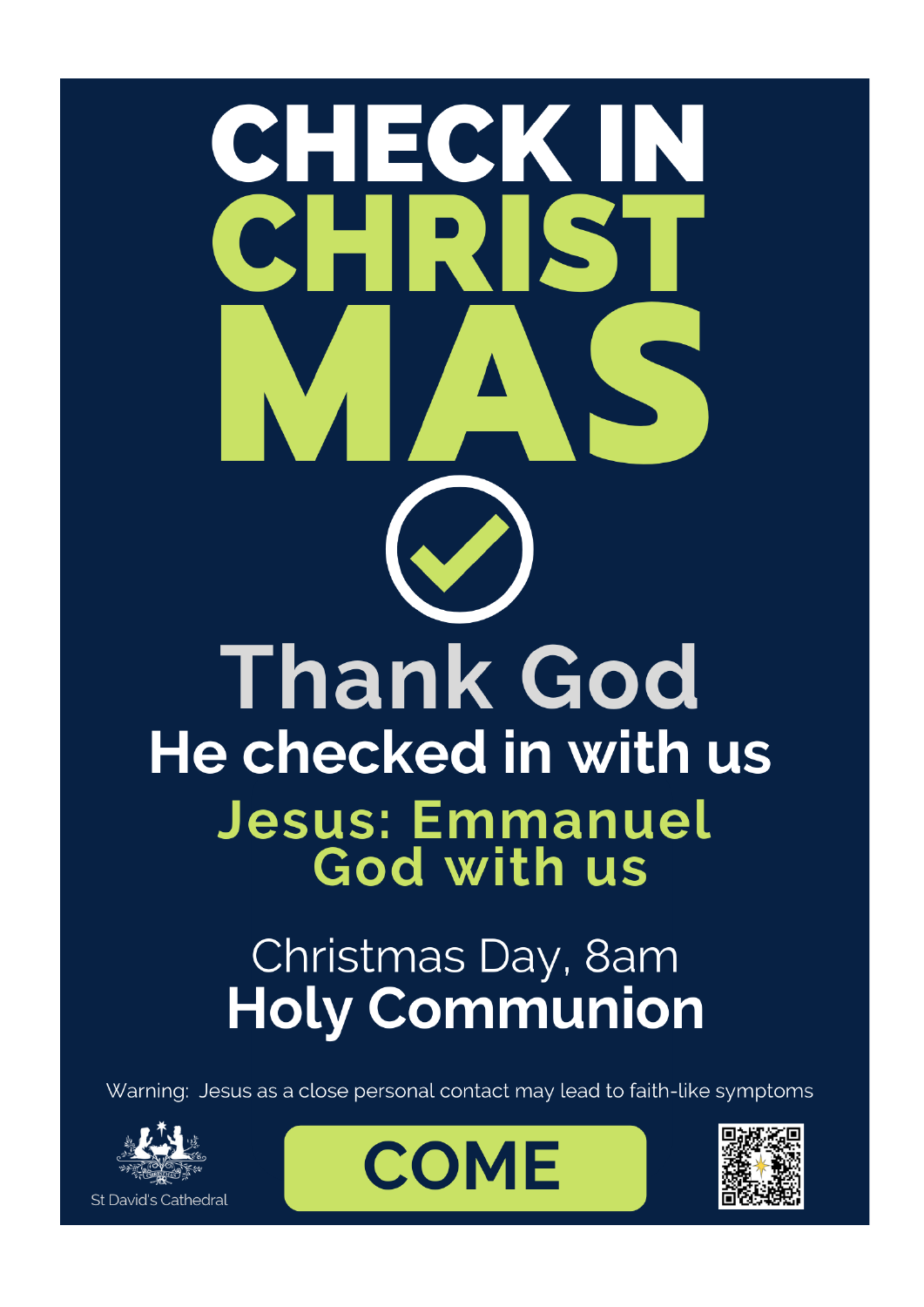### Please be aware of the step when entering and exiting the pews.

Welcome *The Dean*

# Hymn: Joy to the World

*AHB 224 Tune: Antioch Text: Isaac Watts (1674-1748)*

Joy to the world the Lord has come! let earth receive her king, let every heart prepare him room and heaven and nature sing, and heaven and nature sing, and heaven, and heaven and nature sing!

Joy to the earth the saviour reigns! let songs be heard on high, while fields and streams and hills and plains repeat the sounding joy, repeat the sounding joy, repeat, repeat the sounding joy.

He rules the world with truth and grace, and makes the nations prove the glories of his righteousness, and wonders of his love, and wonders of his love, and wonders, wonders of his love.

### Introduction

*The Celebrant says* The Lord be with you. **And also with you.**

I bring you good news of great joy for all the people: to you is born this day in the city of David a Saviour, who is the Messiah, the Lord. *Luke 2:10-11*

*The Christmas Candle is lit.*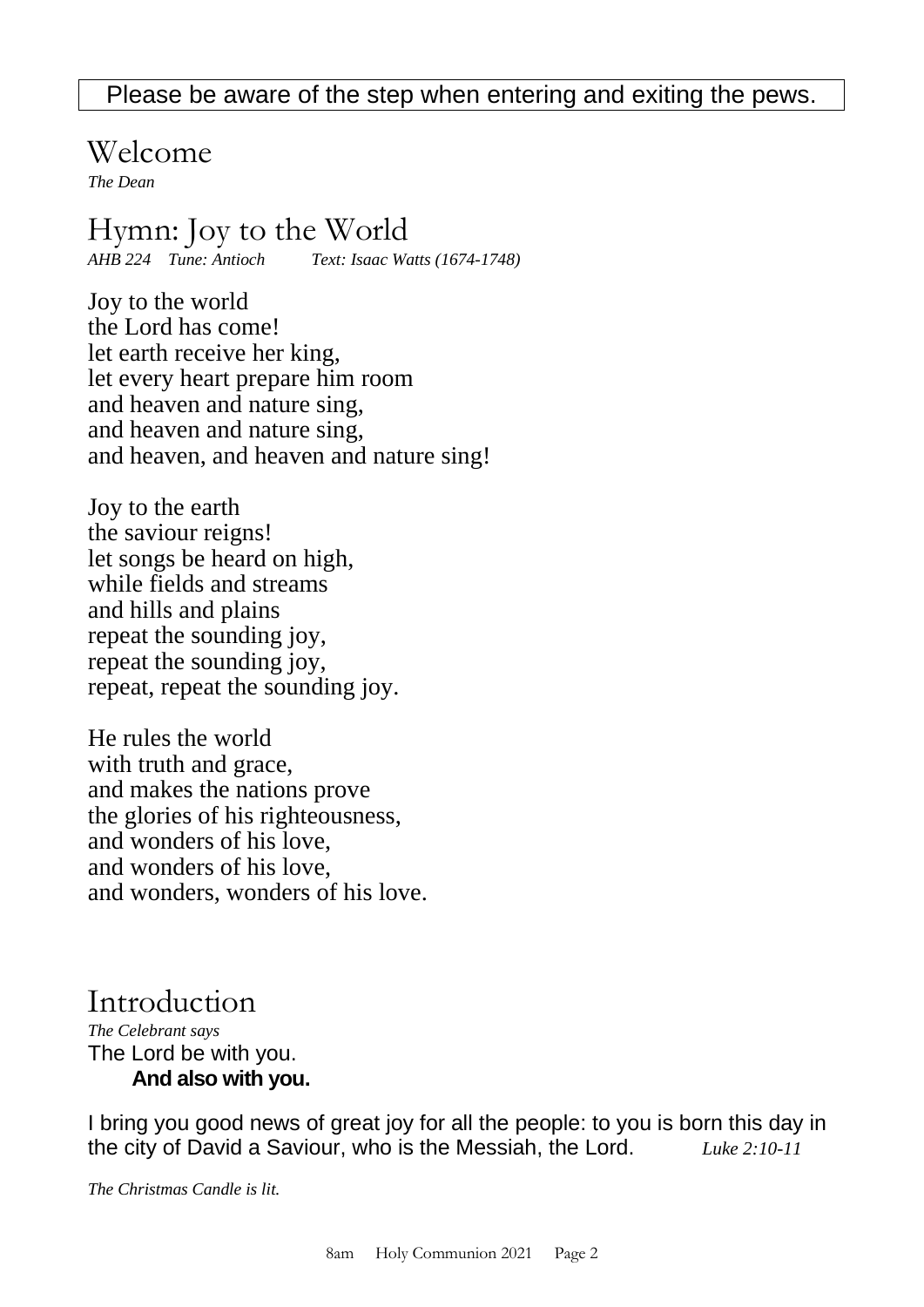Come Lord Jesus **We come to you in living faith.** Come to bring God's kingdom **We come to you in repentance.** Come in the power of God's Spirit **We come to be your disciples.** Come Lord Jesus Come **We come to you our true hope.**

*The congregation sits or kneels.* 

*The Deacon says*

Let us pray.

**Almighty God, to whom all hearts are open, all desires known, and from whom no secrets are hidden: cleanse the thoughts of our hearts by the inspiration of your Holy Spirit, that we may perfectly love you, and worthily magnify your holy name, through Christ our Lord. Amen.**

# The Confession and Absolution

### *Led by the Deacon.*

Christ the bright morning star has come to dispel the darkness of our hearts. In his light let us examine ourselves and confess our sins.

Lord have mercy.

**Christ have mercy.**

Lord have mercy.

*Silence is kept.*

Let us bring our weaknesses and infirmities to Him, confessing our sins in penitence and faith.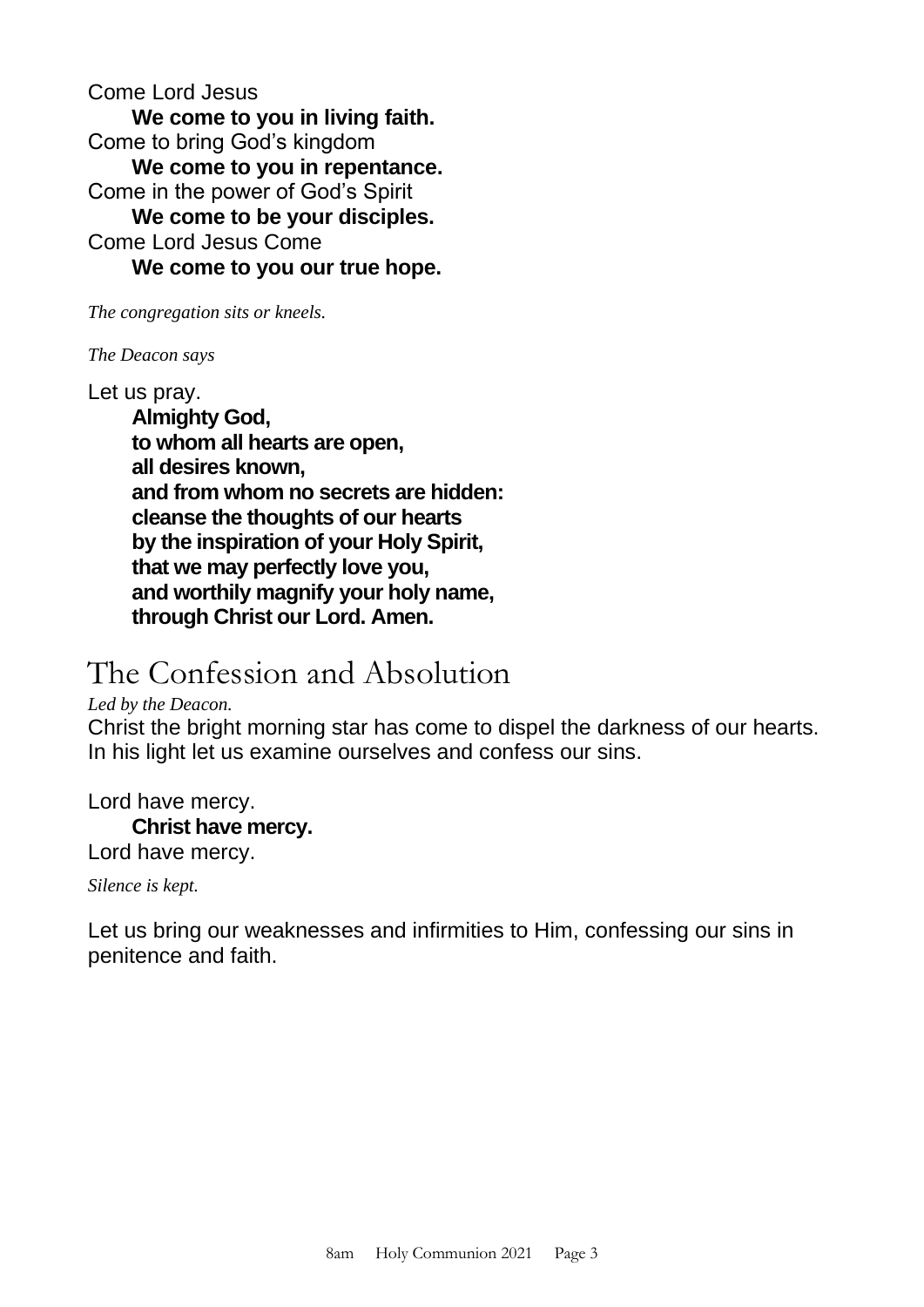**Merciful God, our maker and our judge, we have sinned against you in thought, word and deed, and in what we have failed to do: we have not loved you with our whole heart; we have not loved our neighbours as ourselves; we repent, and are sorry for all our sins. Father, forgive us. Strengthen us to love and obey you in newness of life; through Jesus Christ our Lord. Amen.**

*The Celebrant says*

May the God of all healing and forgiveness draw you to himself that you may behold the glory of his Son, the Word made flesh, and be cleansed from all your sins, through Jesus Christ our Lord. **Amen**.

### *The Gloria said by all standing*

**Glory to God in the highest, And peace to God's people on earth. Lord God, heavenly King, Almighty God and Father, We worship you, we give you thanks, We praise you for your glory. Lord Jesus Christ, only son of the Father, Lord God, Lamb of God You take away the sin of the world: Have mercy on us; You are seated at the right hand of the Father: Receive our prayer. For you alone are the Holy One, You alone are the Lord, You alone are the Most High Jesus Christ, With the Holy Spirit, In the glory of God the Father. Amen.**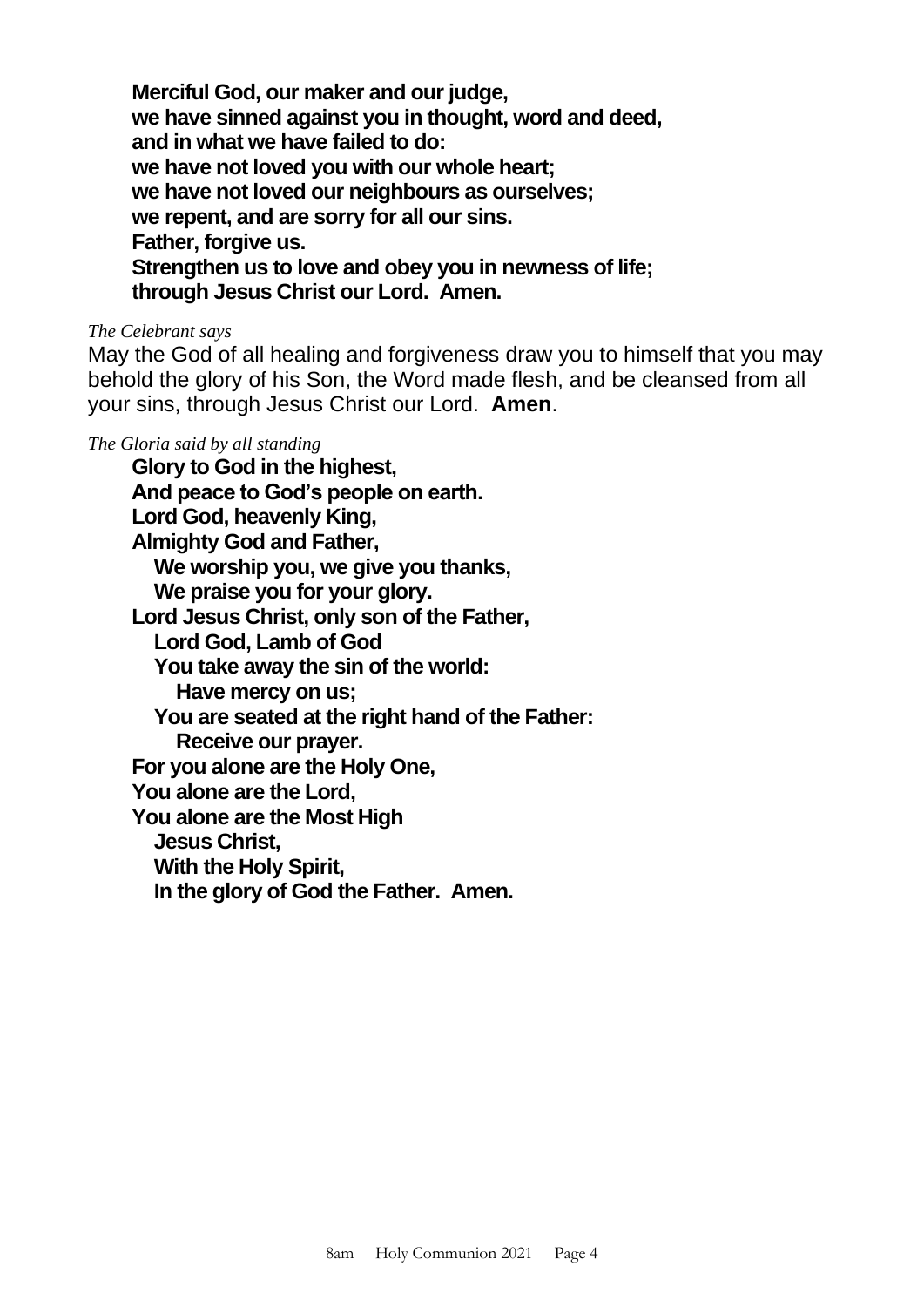# Prayer for Christmas Day

### *The Celebrant prays*

God most High, whose eternal Word chose a dwelling among us, that we might live your presence: grant us a spirit of wisdom to know how rich is the glory you have given us, and how great is the hope to which we are called in the Word made flesh, Jesus Christ our Lord; who lives and reigns with you in the unity of the Holy Spirit, one God for ever and ever. **Amen**.

### *The people sit or kneel*

# Old Testament Reading: Isaiah 52:7-10

How beautiful upon the mountains are the feet of the messenger who announces peace, who brings good news, who announces salvation, who says to Zion, "Your God reigns."

<sup>8</sup> Listen! Your sentinels lift up their voices, together they sing for joy; for in plain sight they see the return of the Lord to Zion. <sup>9</sup> Break forth together into singing, you ruins of Jerusalem; for the Lord has comforted his people, he has redeemed Jerusalem. <sup>10</sup> The Lord has bared his holy arm before the eyes of all the nations; and all the ends of the earth shall see the salvation of our God.

Hear the Word of the Lord,

### **Thanks be to God.**

# Epistle Reading: Hebrews 1:1-4

Long ago God spoke to our ancestors in many and various ways by the prophets, <sup>2</sup> but in these last days he has spoken to us by a Son, whom he appointed heir of all things, through whom he also created the worlds.  $\frac{3}{5}$  He is the reflection of God's glory and the exact imprint of God's very being, and he sustains all things by his powerful word. When he had made purification for sins, he sat down at the right hand of the Majesty on high, <sup>4</sup> having become as much superior to angels as the name he has inherited is more excellent than theirs.

Hear the Word of the Lord, **Thanks be to God.**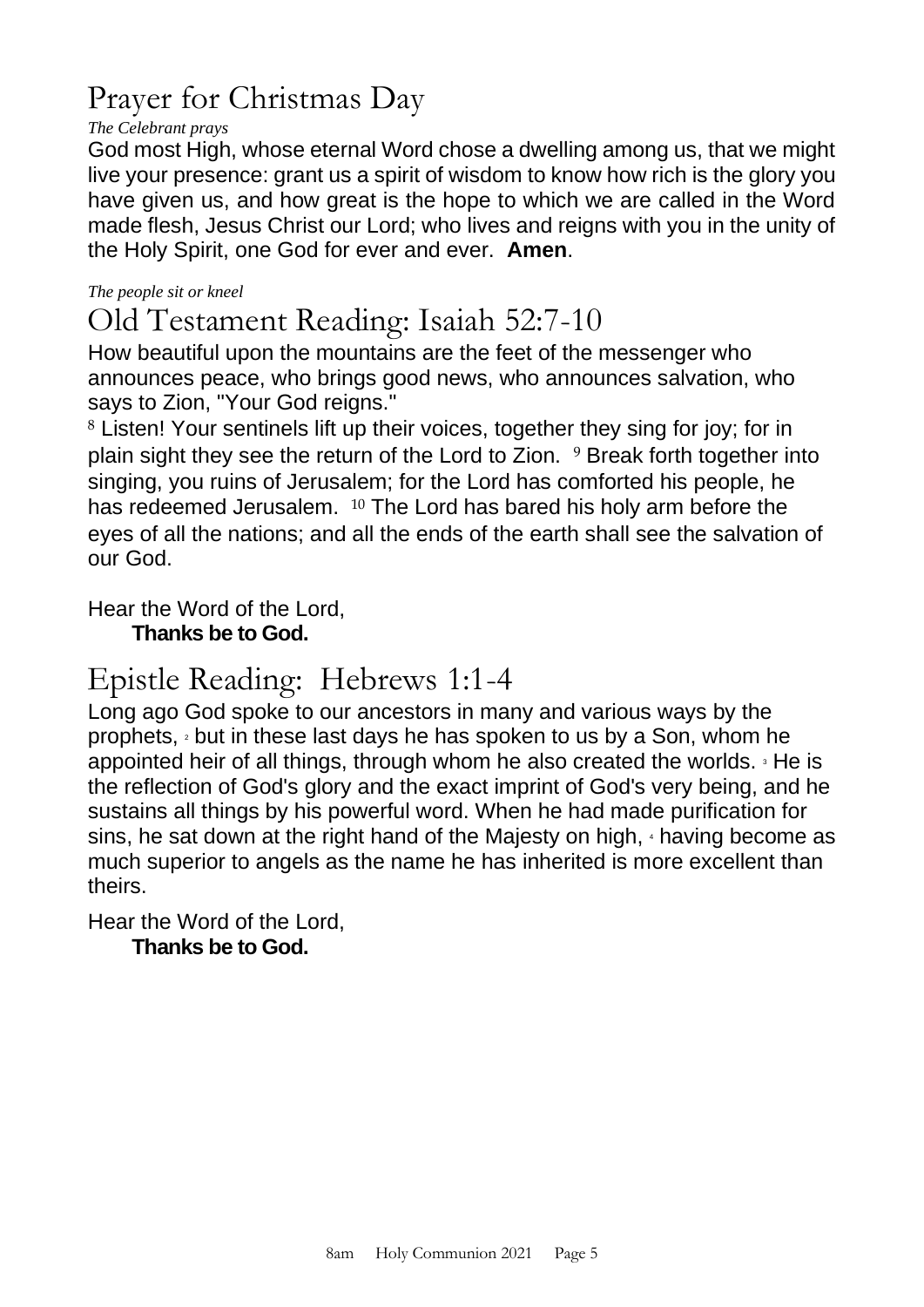# The Gospel: John 1:1-14

*The people stand* The Lord be with you **and also with you.**

The Gospel of our Lord Jesus Christ according to John chapter 1 beginning at verse 1. **Glory to you, Lord Jesus Christ.**

In the beginning was the Word, and the Word was with God, and the Word was God. <sup>2</sup> He was in the beginning with God. <sup>3</sup> All things came into being through him, and without him not one thing came into being. What has come into being  $\cdot$  in him was life, and the life was the light of all people.  $\cdot$  The light shines in the darkness, and the darkness did not overcome it.

 $\cdot$  There was a man sent from God, whose name was John.  $\cdot$  He came as a witness to testify to the light, so that all might believe through him.  $\cdot$  He himself was not the light, but he came to testify to the light.  $\overline{9}$  The true light, which enlightens everyone, was coming into the world.

<sup>10</sup> He was in the world, and the world came into being through him; yet the world did not know him.  $\cdot$  He came to what was his own, and his own people did not accept him. <sup>12</sup> But to all who received him, who believed in his name, he gave power to become children of God, <sup>13</sup> who were born, not of blood or of the will of the flesh or of the will of man, but of God.

<sup>14</sup> And the Word became flesh and lived among us, and we have seen his glory, the glory as of a father's only son, full of grace and truth.

This is the Gospel of the Lord **Praise to you, Lord Jesus Christ.** 

The Sermon: Check In With Jesus *The Dean*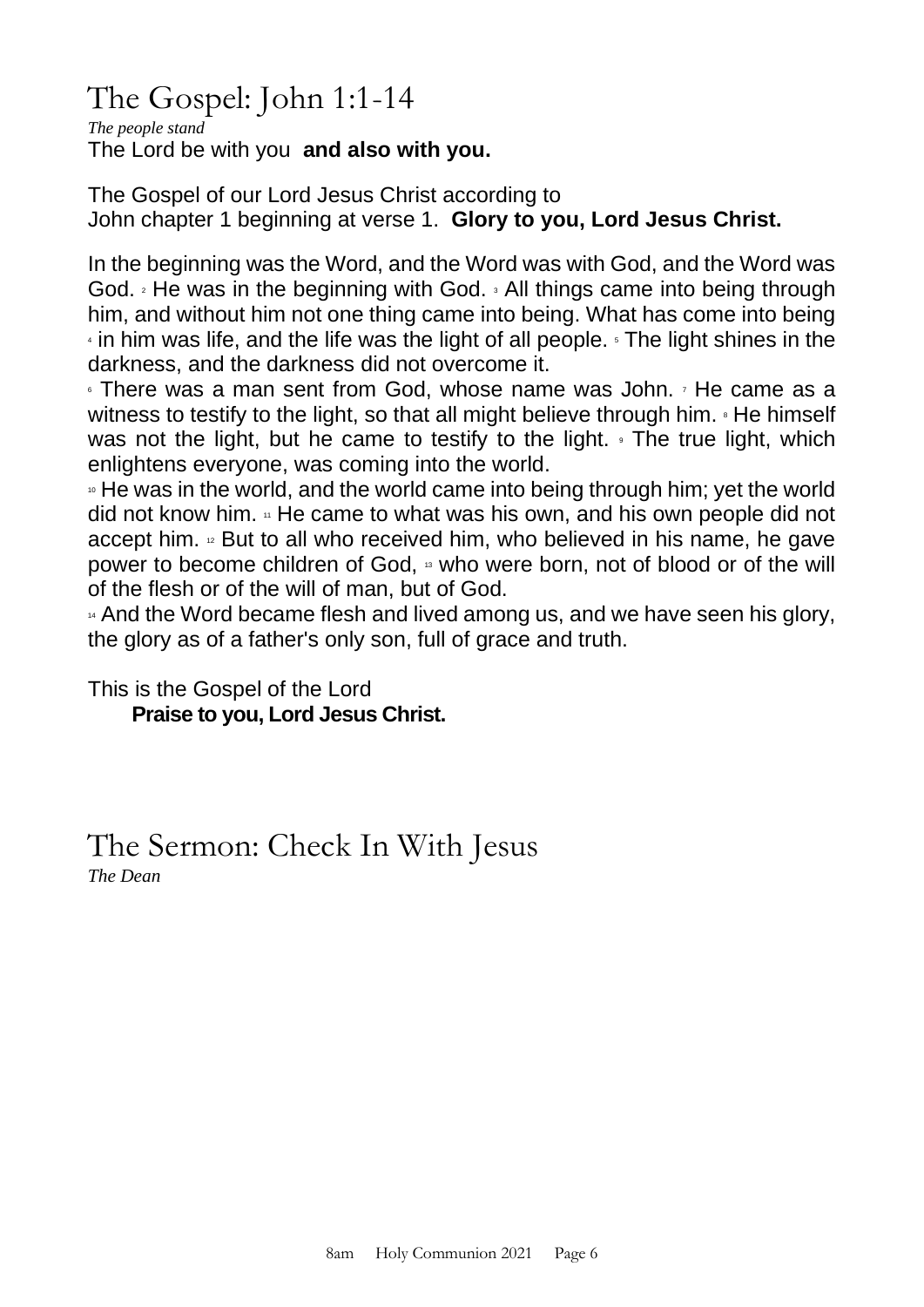The Creed *All stand.*

> **We believe in one God, the Father, the Almighty, maker of heaven and earth, of all that is, seen and unseen. We believe in one Lord, Jesus Christ, the only Son of God, eternally begotten of the Father, God from God, Light from Light, true God from true God, begotten, not made, of one Being with the Father; through Him all things were made. For us and for our salvation He came down from heaven, was incarnate of the Holy Spirit and the Virgin Mary and became truly human. For our sake He was crucified under Pontius Pilate; He suffered death and was buried. On the third day He rose again in accordance with the scriptures; He ascended into heaven and is seated at the right hand of the Father. He will come again in glory to judge the living and the dead, and His kingdom will have no end. We believe in the Holy Spirit, the Lord, the giver of life, who proceeds from the Father and the Son, who with the Father and the Son is worshipped and glorified, who has spoken through the prophets. We believe in one holy catholic and apostolic Church. We acknowledge one baptism for the forgiveness of sins. We look for the resurrection of the dead, and the life of the world to come. Amen.**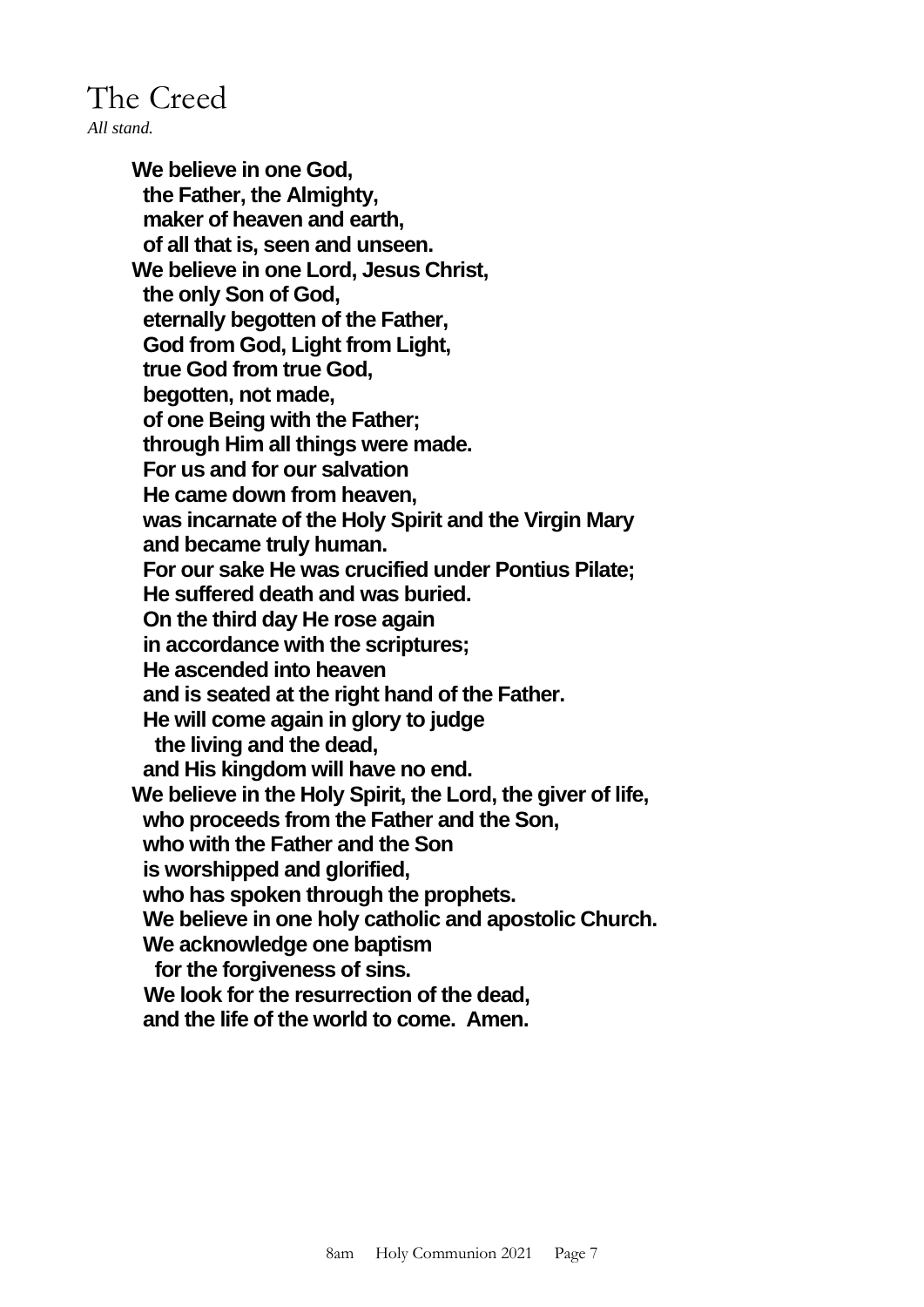# The Prayers *Please sit or kneel.*

We rejoice in the good news sung by the angels, checked out by the shepherds, and celebrated by the wisemen, that in a stable in Bethlehem our Saviour was born and our God checked in with us, in Jesus, Emmanuel. In confidence then we bring our prayers through Christ the Lord.

### *Silence is kept*

Wonderful Counsellor, give your wisdom to the rulers of the nations to bring peace and justice to this world. Guide us so that we may welcome the stranger, protect the weak, and provide sanctuary for all.

Lord Jesus, God with us

### **bring your grace, truth and light.**

Mighty God, we give thanks for your creation. Help us to be good stewards of the earth and share its bounty fairly.

Lord Jesus, God with us

### **bring your grace, truth and light.**

Everlasting Father, we pray for our families and those we love. Be with all who mourn, are lonely or ill, and especially for those who suffer as followers of Jesus that they may know the true hope of being your children.

Lord Jesus, God with us

### **bring your grace, truth and light.**

Prince of peace, help us to follow your ways of love and service so that we may bring your good news to all. May we, with all who have followed Christ, be welcomed into the fullness of joy in your coming kingdom.

Lord Jesus, God with us

### **bring your grace, truth and light.**

As you taught us we are confident to pray for the coming of your kingdom. **Our Father in heaven, hallowed be your Name,**

**your kingdom come, your will be done on earth as in heaven. Give us today our daily bread.**

**Forgive us our sins as we forgive those who sin against us.**

**Save us from the time of trial and deliver us from evil.**

**For the kingdom, the power and the glory**

**are yours now and for ever. Amen.**

### The Greeting of Peace *The people stand. The Celebrant says*

To us a child is born, to us a Son is given; and His name is called Wonderful Counsellor, Mighty God, Prince of Peace.

### **Glory to God in the highest and on earth peace to those whom he favours.**

The peace of the Lord be always with you. **And also with you.**

*The people welcome each other with the words "Peace be with you"*

Please do not move around the building during this time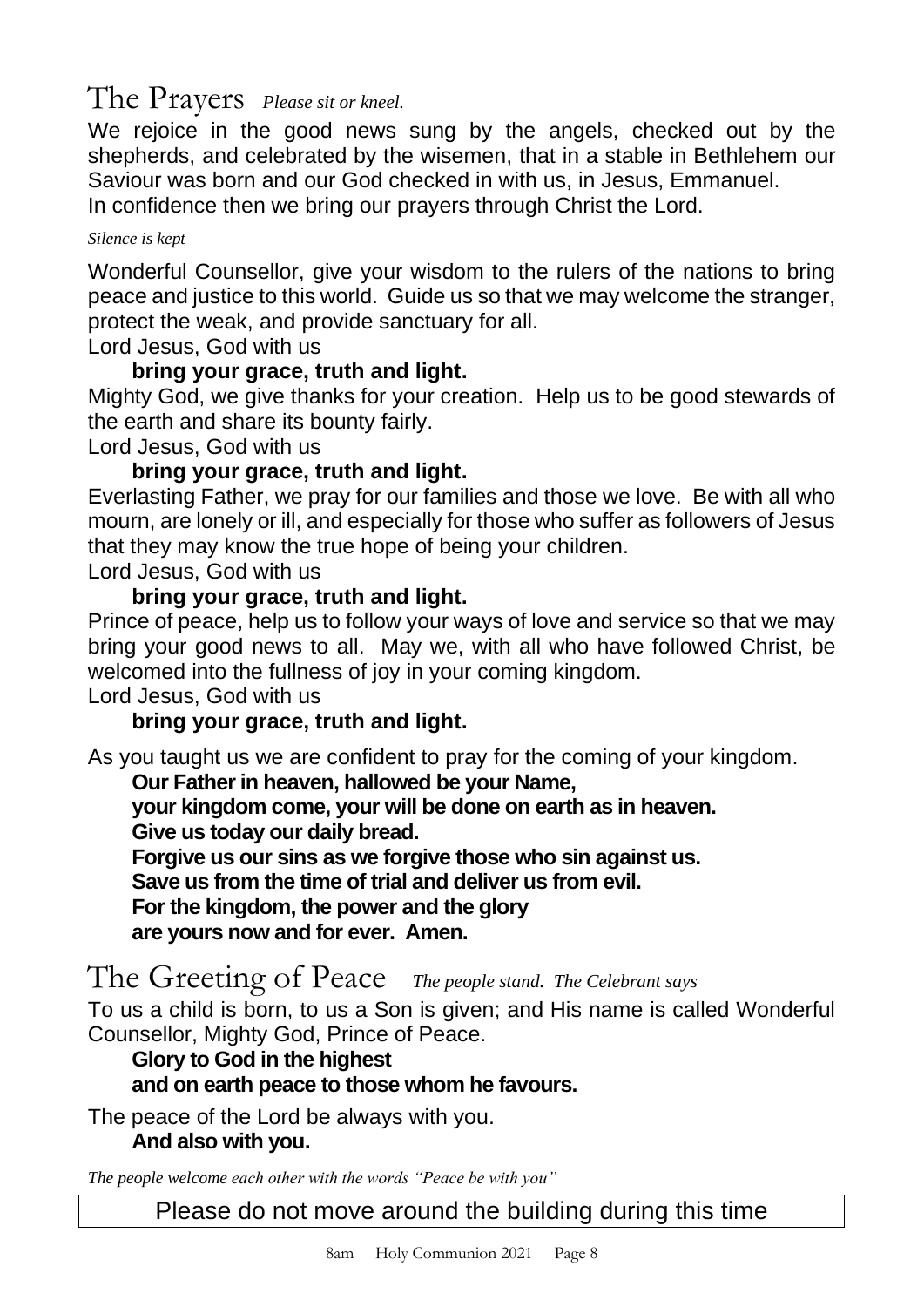# Offertory Hymn: Angels from the realms of glory

*AHB 235 (with additional verse 5) Text: James Montgomery Tune: Iris A collection is taken for the work of the Cathedral.*

Angels, from the realms of glory wing your flight o'er all the earth; you who sang creation's story now proclaim Messiah's birth; *Come and worship Christ, the newborn king: come and worship, worship Christ the newborn king.*

Shepherds in the field abiding, watching o'er your flocks by night, God with man is now residing; yonder shines the infant Light;

# The Great Thanksgiving

*The Celebrant* The Lord be with you. **And also with you.** Lift up your hearts.

### **We lift them to the Lord.**

Let us give thanks to the Lord our God. **It is right to give our thanks and praise.**

All glory and honour be yours always and everywhere, mighty Creator, ever living God. We give you thanks and praise for our Saviour Jesus Christ, who by the power of your Spirit was born of Mary and lived as one of us. In your Word made flesh you have caused a new light to shine in our hearts, to give the knowledge of your glory in the face of Jesus Christ. By His death on the cross and rising to new life, He offered the one true sacrifice for sin and obtained an eternal deliverance for His people. **Blessed is he who comes in the name of the Lord. Hosanna in the highest**

Wise men, leave your contemplations; brighter visions beam afar; seek the great Desire of nations; you have seen his natal Star:

Saints before the altar bending, watching long in hope and fear suddenly the Lord descending, in his temple shall appear:

Though an infant now we view him, he shall fill his Father's throne, gather all the nations to him; every knee shall then bow down: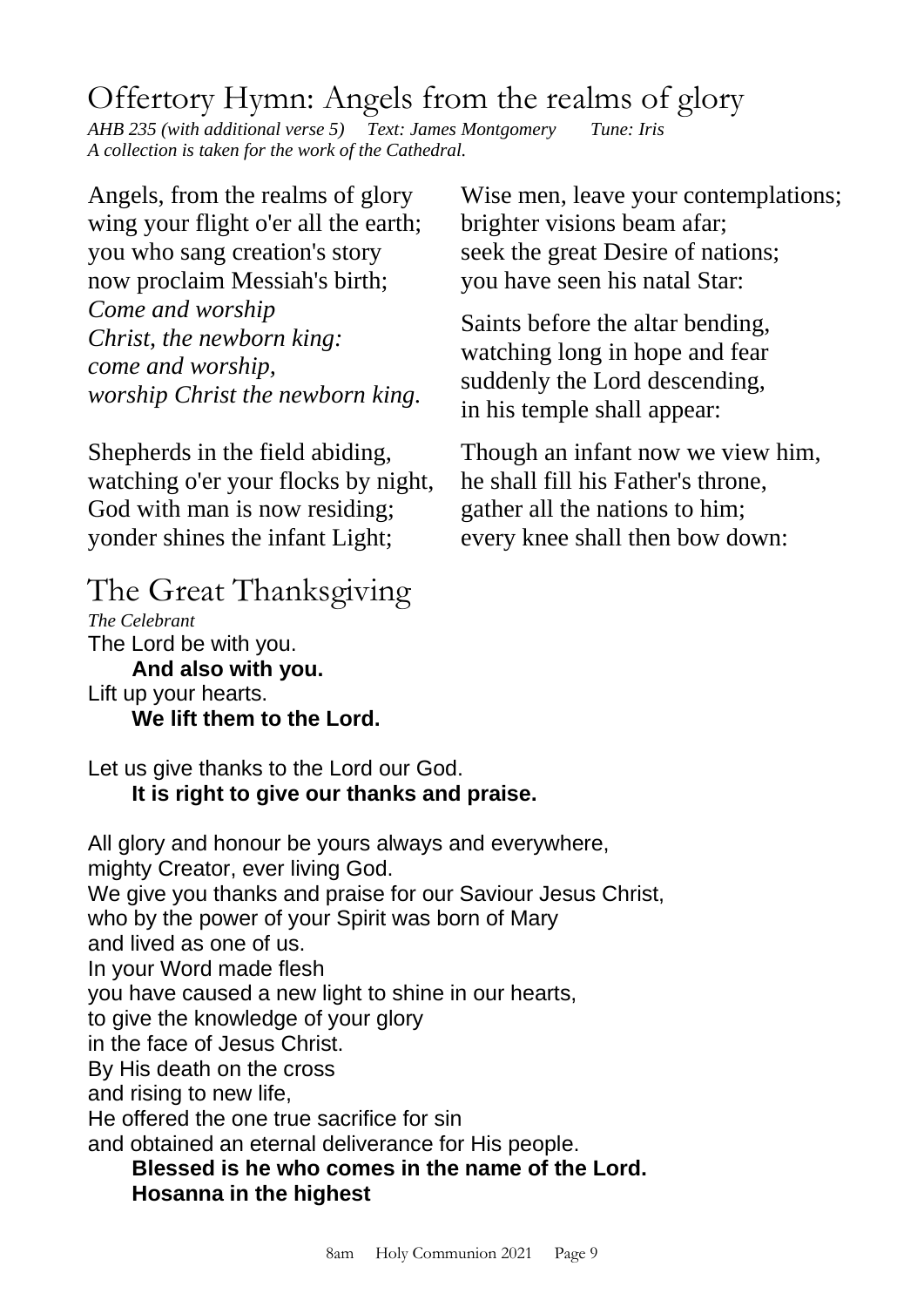Therefore with angels and archangels, and with all the company of heaven, we proclaim your great and glorious name, for ever praising you and saying:

### **Holy, holy, holy Lord, God of power and might, Heaven and earth are full of your glory. Hosanna in the highest.**

Merciful God, we thank you For these gifts of your creation, this bread and wine, and we pray that by your Word and Holy Spirit, we who eat and drink them may be partakers of Christ's body and blood.

On the night He was betrayed Jesus took bread; And when He had given you thanks He broke it and gave it to His disciples, saying, 'Take, eat: this is my body which is given for you. Do this in remembrance of me.'

After supper, He took the cup and again giving you thanks; He gave it to His disciples saying, 'Drink from this, all of you. This is my blood of the new covenant shed for you and for many for the forgiveness of sins. Do this, as often as you drink it, in remembrance of me.'

### **Christ has died, Christ is risen, Christ will come again.**

Therefore, we do as our Saviour has commanded: Proclaiming his offering of himself Made once for all upon the cross, His mighty resurrection and glorious ascension and looking for His coming again, we celebrate with this bread and this cup, His one perfect and sufficient sacrifice for the sins of the whole world.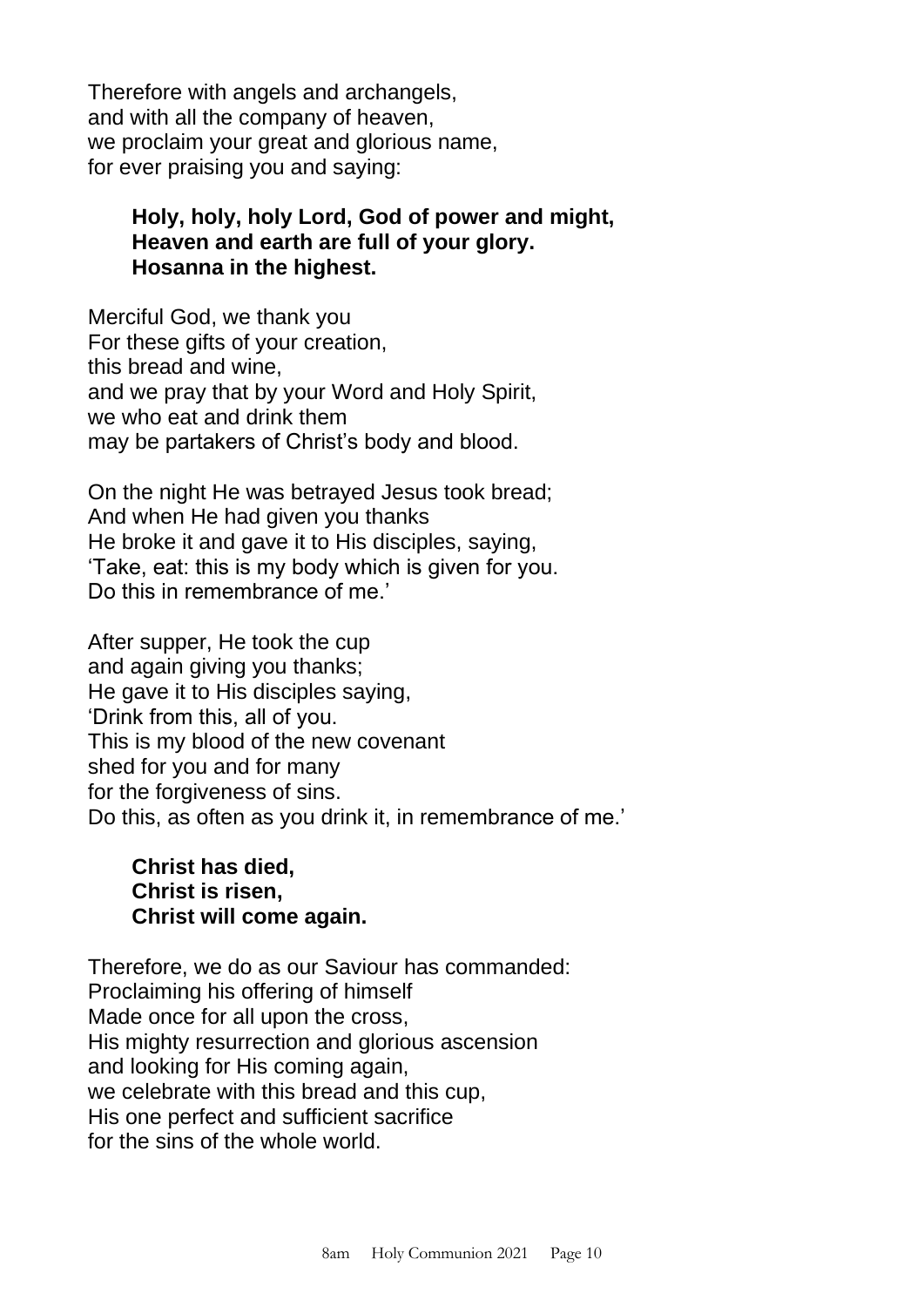Renew us by your Holy Spirit, unite us in the body of your Son And bring us with all your people into the joy of your eternal kingdom; through Jesus Christ our Lord,

with whom and in whom,

in the fellowship of the Holy Spirit,

we worship you, Father,

in songs of never-ending praise:

### **Blessing and honour and glory and power are yours for ever and ever. Amen.**

*The Celebrant breaks the Bread and says* We break this bread to share in the body of Christ. We who are many are one body in Christ.

### **For we all share in the one bread.**

In Jesus, God has checked in with us and remains with us. Renewed by God's presence with us we take this holy sacrament of the body and blood of Christ in remembrance that he died for us, and feed on him in our hearts by faith with rejoicing.

### Please be aware of the step when entering and exiting the pews

# Communion

*We welcome all who have faithfully participated in this service to join with us in Communion as we celebrate our Saviour's saving life, death and resurrection.*

*If you normally take Communion in another Christian Church please join with us. Please come forward as directed by the sides-persons and continue to maintain physical distancing.*

*You will be given a wafer pre infused with wine. There are also gluten free wafers on request. Anyone wishing to receive a blessing please keep your hands by your side. It is our custom to keep silent during the distribution of the communion.*

*Children and Communion: Children are welcome to be brought forward for a blessing. Children only take communion if they have been confirmed or if their parents are convinced they understand the meaning of taking the bread and wine and they regularly participate in Holy Communion.*

### Please be aware of the step when entering and exiting the pews

# Sending out of God's people *The Celebrant says*

God of heaven, dwelling among us, we thank you for feeding us with this holy food. By your grace keep us ever faithful to your Word made flesh that as his body in the world we may bring your presence to all people.

### **Most loving God, you send us into the world you love. Give us grace to go thankfully and with courage in the power of the Spirit.**